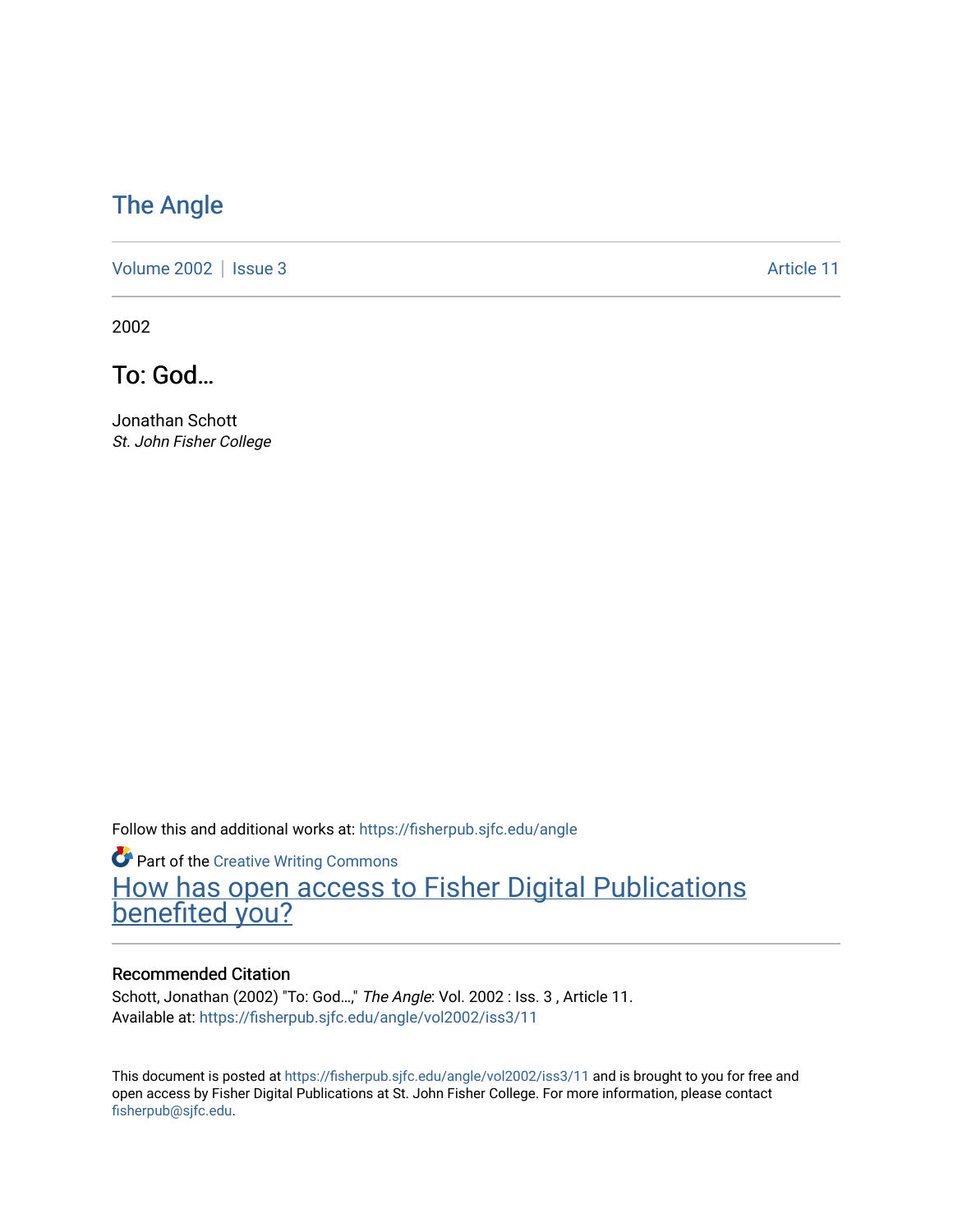### To: God…

### Cover Page Footnote

Appeared in the issue: Volume 2, Issue 3, 2002.